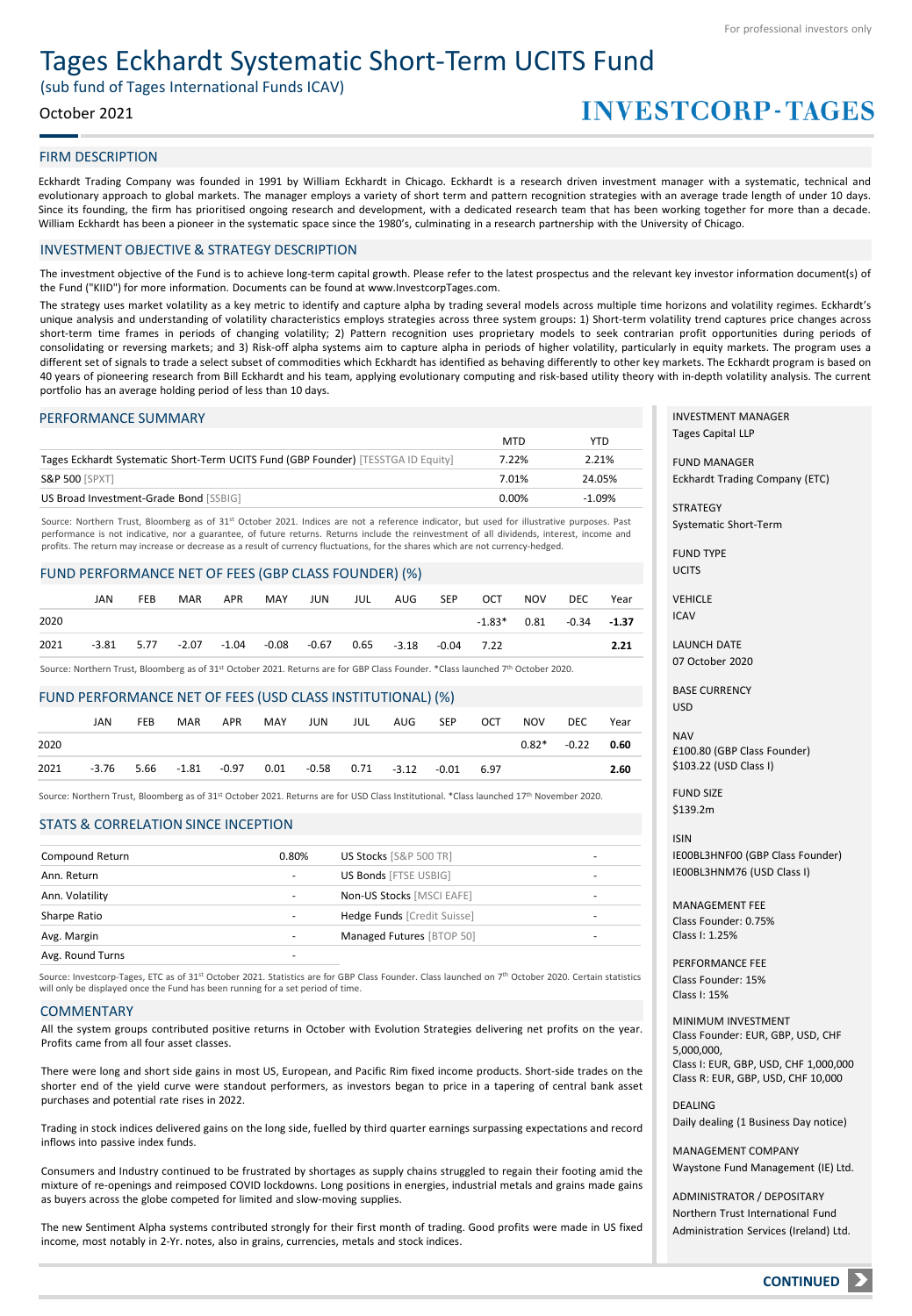# Tages Eckhardt Systematic Short-Term UCITS Fund

(sub fund of Tages International Funds ICAV)

# October 2021

# **INVESTCORP-TAGES**



# GROSS P&L BY SYSTEM GROUP



# COMMITMENT BY SYSTEM GROUP TOP 3 BEST/WORST PERFORMING MARKETS MTD



0.90% 1.00%



# RISK & REWARD PROFILE

| <b>Lower risk</b> |                                |  |                                 | <b>Higher risk</b> |
|-------------------|--------------------------------|--|---------------------------------|--------------------|
|                   | <b>Typically lower rewards</b> |  | <b>Typically higher rewards</b> |                    |
|                   |                                |  |                                 |                    |

Risk Scale from the key investor information document(s) of the Fund ("KIID"). Risk 1 does not mean a risk-free investment. This indicator may change over time. Please refer to the risk glossary at the back of this document.

Source: Investcorp-Tages, ETC. Data as at 31st October 2021

Investcorp 48 Grosvenor Street, London, W1K 3HW Tel: +44 (0)20 3743 3476 Email: [IR-EU@investcorp.com](mailto:IR-EU@investcorp.com)